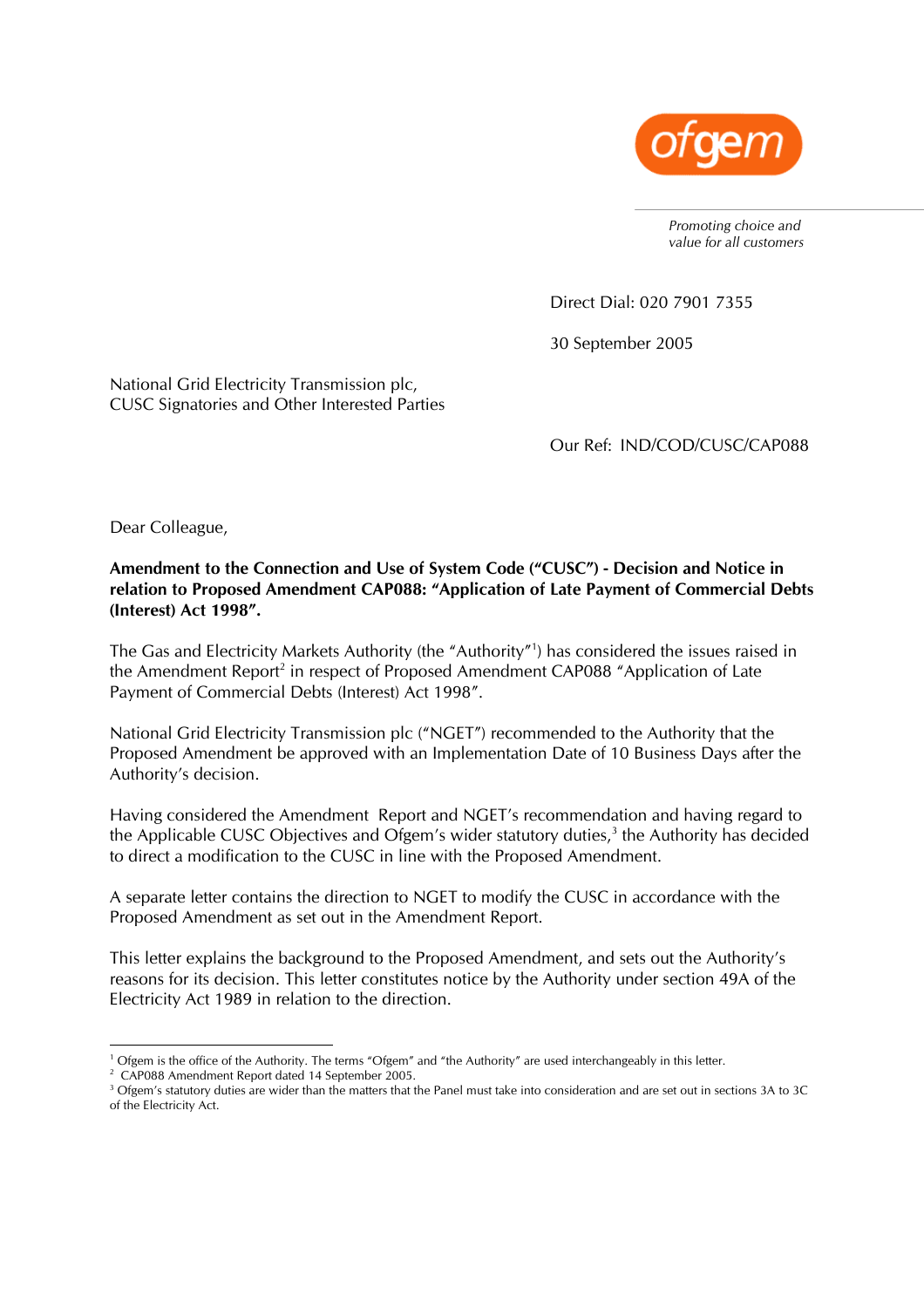# **Background**

Proposed Amendment CAP088 was raised by National Grid Transco and was submitted for consideration at the May 2005 Amendments Panel meeting. At the meeting the Panel determined that a Working Group should be established to consider the Proposed Amendment.

CAP088 proposes to incorporate the Late Payment of Commercial Debts (Interest) Act 1998[4](#page-1-0) ("the Act") into the provisions for charging interest under the CUSC. It was contended that this would act as an additional incentive to ensure that payments are made in accordance with prevailing contracts.

The Act was introduced on 1 November 1998 to encourage purchasers to pay on time by giving businesses the right to claim interest if another business pays its bills late. The interest rate that can be applied in accordance with the Act may be set by the Secretary of State with the consent of the Treasury in a statutory instrument. Currently it is set at 8% above the Bank of England base rate on 30 June (in respect of interest which starts to run between 1 July and 31 December) and again on the 31 December (in respect of interest which starts to run between 1 January and  $30 \text{ June}$ <sup>[5](#page-1-1)</sup>.

The Working Group considered the Proposed Amendment, and developed an Alternative Amendment, presenting its final report on both to the July 2005 Amendments Panel meeting. The Panel agreed that the Working Group had fulfilled its Terms of Reference and that it was appropriate for CAP088 to proceed to wider industry consultation by NGET.

A consultation paper on CAP088 was published on 5 August 2005, placed on the CUSC Website with copies sent to Core Industry Document owners and CUSC Parties. NGET received a total of seven responses to its consultation.

The final Amendment Report was submitted to the Authority on 14 September 2005.

## **The Proposed Amendment**

The Proposed Amendment seeks to apply the Act through an amendment to clause 6.6.5 of the CUSC.

That clause currently requires that where a CUSC Party fails to make payment on the due date of any amount properly due under the CUSC or any Bilateral Agreement that the amount should be subject to interest levied at 4% over the Base Rate (determined by reference to the Barclays Bank plc base lending rate).

 $\frac{1}{4}$ <sup>4</sup> The Act may be downloaded from the HMSO website here: http://www.opsi.gov.uk/acts/acts1998/19980020.htm

<span id="page-1-1"></span><span id="page-1-0"></span><sup>&</sup>lt;sup>5</sup> Set out in the Late Payment of Commercial Debts (Rate of Interest) (No.3) Order 2002

<sup>(</sup>[http://www.opsi.gov.uk/si/si2002/20021675.htm\)](http://www.opsi.gov.uk/si/si2002/20021675.htm); and the Late Payment of Commercial Debts (Rate of Interest) (Scotland) Order 2002 (<http://www.opsi.gov.uk/legislation/scotland/ssi2002/20020336.htm>).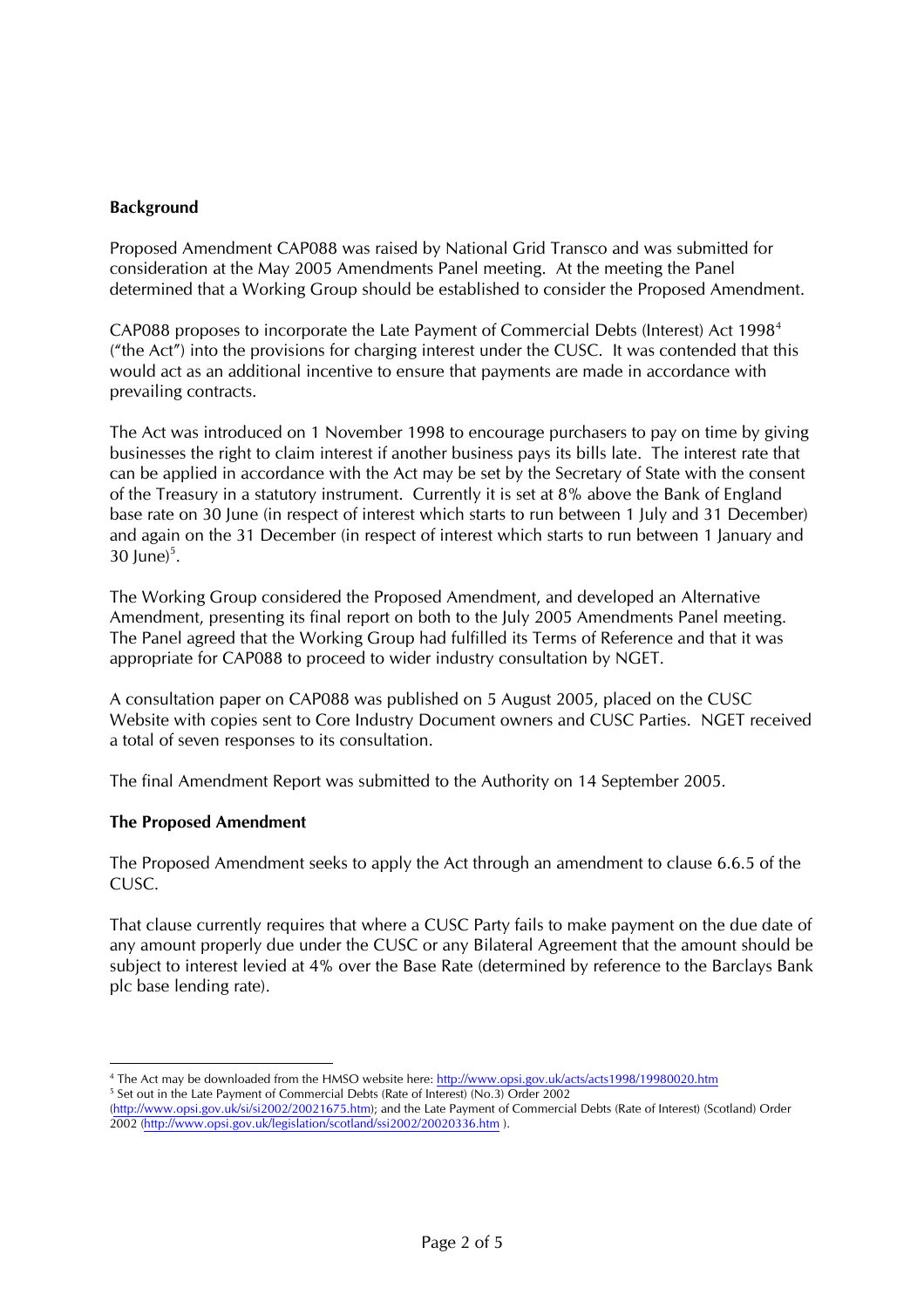The Proposed Amendment would apply this interest at the Prescribed Rate rather than the Base Rate plus 4%. The Prescribed Rate would be defined as "the rate of interest set for the relevant period as the statutory interest rate for the purposes of the Late Payment of Commercial Debts (Interest) Act 1998".

The Proposer considered that CAP088 would enable NGET to more easily and efficiently discharge its obligations under the Electricity Act 1989 and the Transmission Licence and fulfil its obligations to facilitate competition in the generation and supply of electricity. They therefore considered that the Proposed Amendment would better facilitate Applicable CUSC Objectives (a) and  $(b)^6$  $(b)^6$ .

## **The Alternative Amendment**

The Working Group proposed an Alternative Amendment in which the level of interest charged would be the greater of:

- The Base Rate plus 75% of the percent per annum over the base rate at which statutory interest may be charged under the Act (i.e. currently Base Rate plus 6%, given that the statutory interest rate is currently 8%); or
- The Base Rate plus 4% (i.e. the rate currently applied by the CUSC).

This approach was considered by a minority of Working Group members to result in the application of a more appropriate and proportionate interest rate.

## **Respondents' views**

NGET issued a consultation paper on 5 August 2005 inviting responses from CUSC Parties and interested parties.

NGET received seven responses to the consultation in respect of Proposed Amendment CAP088, of which four expressed support for both the Proposed Amendment and the Alternative Amendment. Of those four, three preferred the Proposed Amendment, with the other preferring the Alternative Amendment. The remaining three respondents supported neither the Proposed Amendment nor the Alternative Amendment.

The respondents' views are summarised and contained in the Amendment Report in respect of Proposed Amendment CAP088.

<span id="page-2-0"></span><sup>-&</sup>lt;br>6 <sup>6</sup> The Applicable CUSC Objectives are contained in Standard Condition C10 of the licence to transmit electricity treated as granted to NGC under Section 6 of the Electricity Act 1989 (the "Transmission Licence") and are:

<sup>(</sup>a) the efficient discharge by the licensee of the obligations imposed upon it under the Act and by this licence; and

<sup>(</sup>b) facilitating effective competition in the generation and supply of electricity, and (so far as consistent therewith) facilitating such competition in the sale, distribution and purchase of electricity.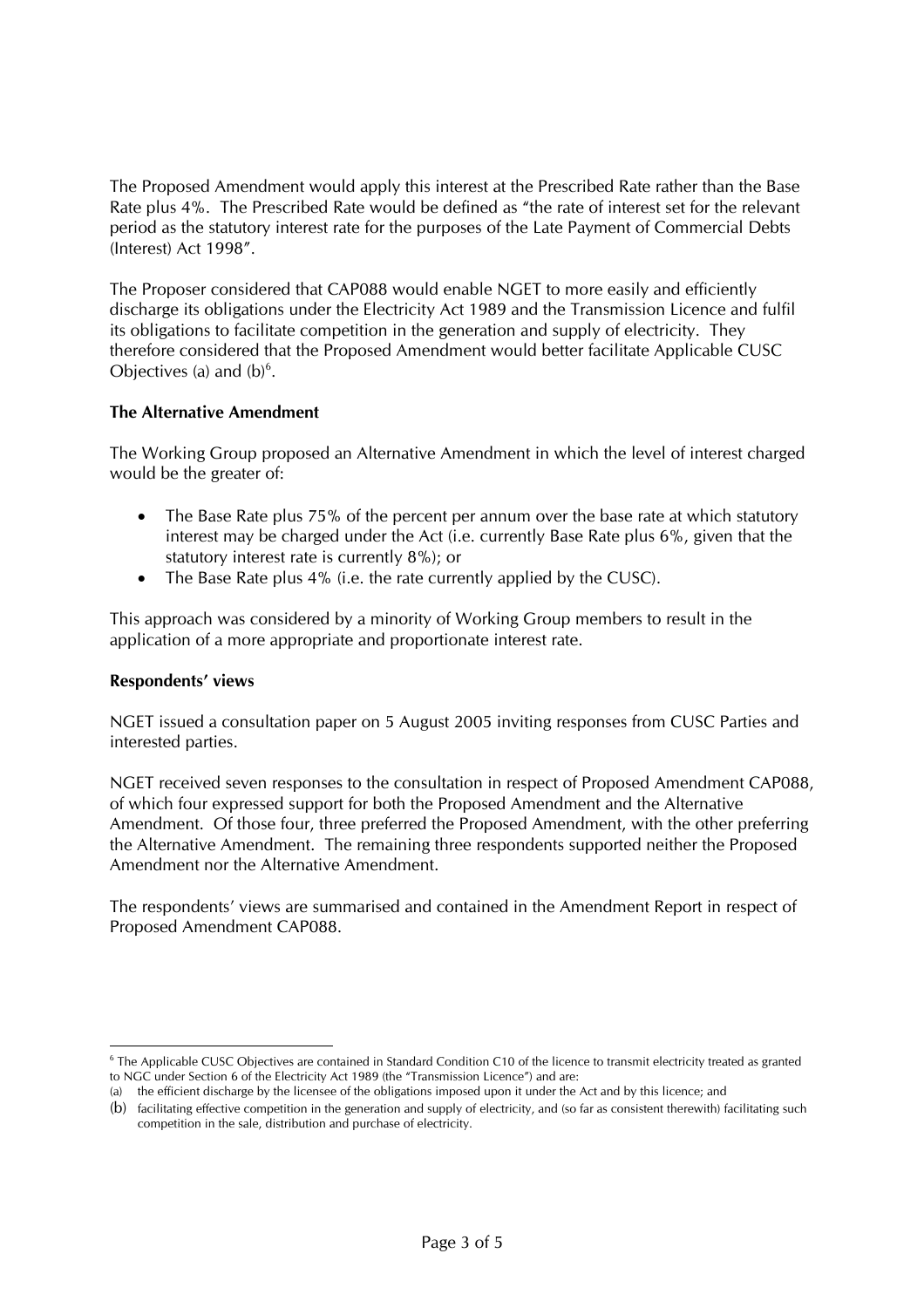## **Amendments Panel Members' views**

The Amendments Panel considered CAP088 at its meeting on 29 July 2005 and agreed the Proposal should proceed to industry consultation.

#### **NGET's recommendation**

NGET recommended approval of the Proposed Amendment, with an Implementation Date of 10 Business Days after the Authority's decision.

NGET considered that the Alternative Amendment also better facilitates the Applicable CUSC Objectives, but not to the same extent as the Proposed Amendment. In the event that it was approved by the Authority, NGET recommended that Alternative Amendment be implemented 10 Business Days after the Authority's decision.

#### **Ofgem's view**

Having considered the Amendment Report in the context of the Applicable CUSC Objectives and its statutory duties, Ofgem considers that the Proposed Amendment would better facilitate the achievement of the Applicable CUSC Objectives.

Ofgem does not agree with the rationale of the Working Group members that raised and supported the Alternative Amendment. As highlighted in its February 2005 conclusions document, "Best practice guidelines for gas and electricity network operator credit cover"<sup>[7](#page-3-0)</sup>, Ofgem does not consider that the rates stipulated under the Act presently are excessive and go beyond what is required to incentivise timely payment. Ofgem notes that "rather than seeking to encourage claims for interest the legislation's primary aim is to deter companies from paying their bills late<sup>"[8](#page-3-1)</sup>. It is noted that affected Parties can avoid exposure to interest in the first place through prompt payment.

Ofgem considers that the Proposed Amendment appropriately incorporates the provisions of the Act into the CUSC. In doing so, it will ensure that appropriate incentives are in place for Users to pay in accordance with prevailing contractual terms. This will allow NGET to more efficiently discharge the obligations imposed on it by the Electricity Act 1989 and facilitate effective competition in the generation and supply of electricity – thereby better facilitating Applicable CUSC Objectives (a) and (b).

## **The Authority's Decision**

The Authority has therefore decided to direct that the Proposed Amendment, as set out in the Amendment Report, should be made and implemented. An attached letter contains this direction.

 $\frac{1}{7}$ <sup>7</sup> Published to the Ofgem website here: [http://www.ofgem.gov.uk/temp/ofgem/cache/cmsattach/10370\\_5805.pdf](http://www.ofgem.gov.uk/temp/ofgem/cache/cmsattach/10370_5805.pdf)

<span id="page-3-1"></span><span id="page-3-0"></span><sup>&</sup>lt;sup>8</sup> Source: "The Late Payment of Commercial Debts (Interest) Act 1998: A User's Guide", prepared by the Better Payment Practice Group. The Better Payment Practice Group was formed in 1997 as a partnership between the public and private sectors. Its website may be found at: [http://www.payontime.co.uk](http://www.payontime.co.uk/)